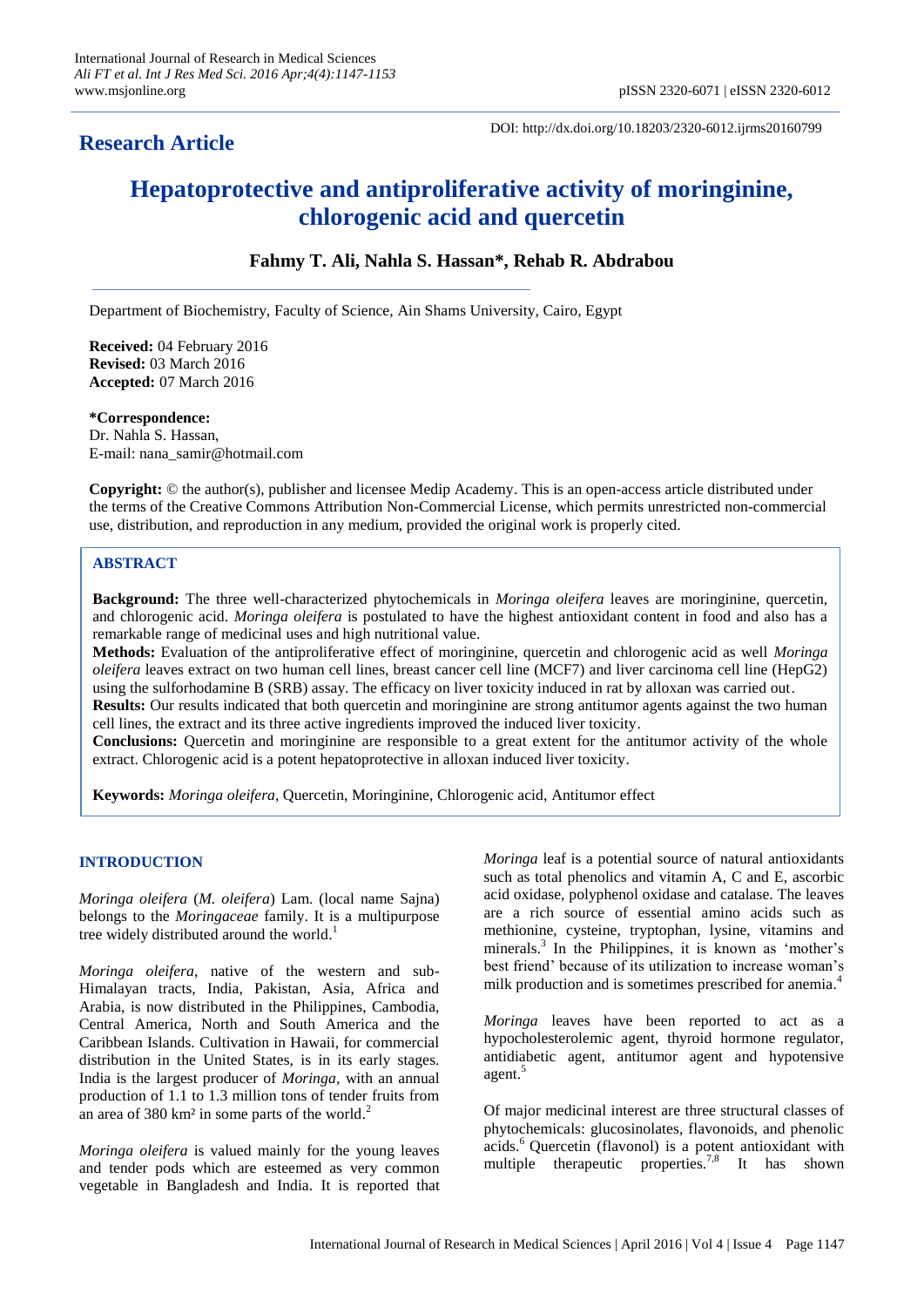antidyslipidemic, hypotensive, and anti-diabetic effects in the obese Zucker rat model of metabolic syndrome.<sup>9</sup>

Chlorogenic acid, which is an ester of dihydrocinnamic acid (caf-feic acid) and quinic acid, is a major phenolic acid in *M. oleifera* leaves.<sup>10</sup> The alkaloid moringinine is also present in leaves. This substance was suspected to mediate the hypoglycemic effect of the plant.<sup>11</sup>

There is increasing attention on natural products and the advantages of oral administration of anticancer drugs. Sreelatha et al reported that *M. oleifera* leaf extracts has potential for cancer chemo-prevention and can be claimed as a therapeutic target for cancer.<sup>12</sup>

Soluble extracts from *M. oleifera* leaves have been prepared and their potential, and three of its active ingredients, as new anticancer drug candidates has been assessed in this study. This study also aimed to investigate the efficacy of *M. oleifera* on liver toxicity induced by alloxan in rat model.

#### **METHODS**

All tested compounds were purchased from Sigma-Aldrich (St. Louis, MO, USA). All other basic reagents were of analytical grade.

Preparation of *Moringa oleifera* leaf extract was prepared as described by Fahmy et al.<sup>13</sup>

#### *Cytotoxicity determination*

Human tumor cell lines (HepG2 and MCF7) were obtained frozen in liquid nitrogen (-180°C) from the American type culture collection. The tumor cell lines were maintained in the National cancer institute, Cairo, Egypt, by serial sub-culturing.

Human hepatoma cells (HepG2) and human breast cancer cells (MCF7) maintained in Dulbecco's modified eagle medium (DMEM) supplemented with 10% fetal bovine serum (FBS) and antibiotics (100 unit/ml of penicillin G and 100 mg/ml of streptomycin sulfate) and cultured at 37 °C in 5%  $CO<sub>2</sub>$ . Confluent grown cells will be harvested by trypsinization, collected into DMEM containing 10% FBS.

#### *Cell proliferation assay*

Cell culture cytotoxicity assays were carried out using the sulforhodamine B (SRB) assay. Cells were seeded in 96 well microliter plates at a concentration of 5x 104–105 cell/well in a fresh medium and left to attach to the plates for 24 h. Growth inhibition of cells was calculated spectrophotometrically using a standard method with the protein-binding dye sulforhodamine B [14]. The optical density (OD) of each well was measured at 564 nm with an ELIZA microplate reader (Meter Tech.  $\Sigma$  960, USA). The percentage of cell survival was calculated as follows:

Survival fraction =  $\frac{\partial B}{\partial \theta}$ 

The IC50 values were calculated using sigmoidal concentration– response curve fitting models (sigma plot software). The IC50 value is the concentration of tested compound, required to produce 50% inhibition of cell growth.

#### *Experimental animals*

Eighty five Wistar male rats weighed (185-200 g) were purchased from Egyptian rrganization for biological products and vaccines (Helwaan Farm). Rats had free access to commercial pelleted diet and tap water before the start of the experiment (five per cage) and were provided a 1-week acclimatization period.

After 12h fasting, rats intra-peritoneally injected with freshly prepared alloxan (120 mg/kg body weight, dissolved in 0.9% saline). <sup>15</sup> After 48h of alloxan treatment, rats with marked hyperglycemic (fasting blood glucose >200 mg/ dl) were selected, then divided into five groups (15 rats) and 10 rats were run along experiment as control.

Group (1): normal control rats, group (2): Rats supplied with alloxan only (120 mg/kg ), group (3): Rats treated with alloxan, then treated with leaf extract at dose of  $(150 \text{ mg/Kg/day})$  for 21 days, group (4): Rats treated with alloxan, then orally administered with moringinine at dose of (3600 μmole/Kg/day) for 21 days, group (5): Rats treated with alloxan, then orally administered with quercetin at dose of (30 mg/Kg/day) for 21 days and group (6): Rats treated with alloxan, then orally administered with chlorogenic acid at dose of (10  $mg/Kg/day)$  for 21 days.<sup>16-19</sup> At the end of the experiment animals, which survived (seventy four), were sacrificed by decapitation after overnight fasting and blood samples were collected in dry clean glass tube without additives to clot at 37ºC for 20 minutes, and then centrifuged at 3000 rpm for 10 minutes.

Colorimetric determination of ALP was carried out according to the method of King& Armstrong, using kit from spectrum diagnostics, Egypt.<sup>20</sup>

Protein determination was carried out by the method of Bradford, using Kit (spectrum diagnostics, Egypt). $^{21}$ 

Autopsy samples were taken from liver of different groups; fixed, washed and stained by hematoxylin and eosin stains for histopathological examination by the electric light microscope. 22

#### **RESULTS**

Figure 1 shows the *in vitro* cytotoxicity of the extract and its active ingredients (moringinine, quercetin and chlorogenic acid) using HepG2 cell line. The IC50 values, the concentration that inhibited 50% of the cellular proliferation, of the compounds are also shown in the same figure.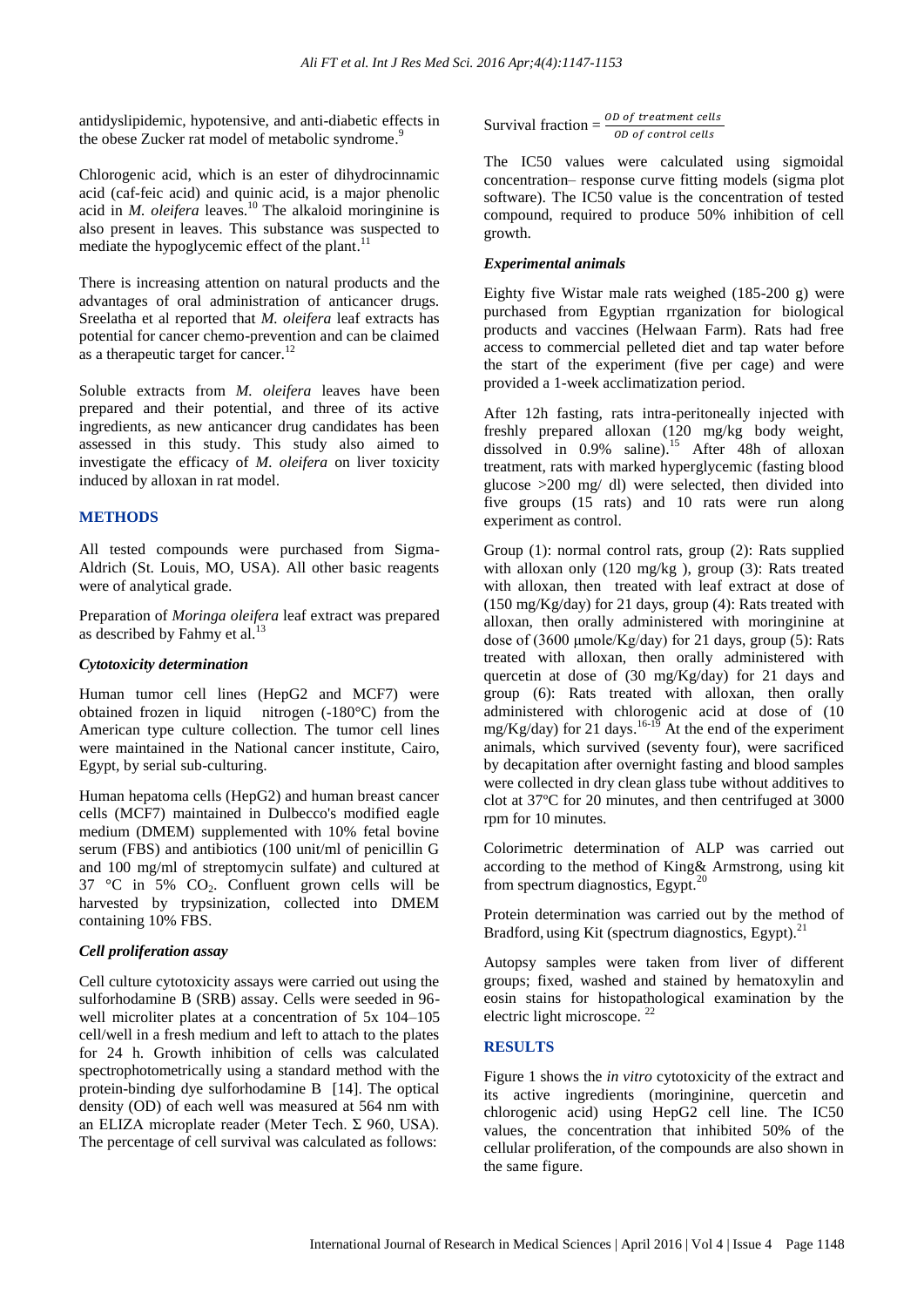

**Figure 1: The in vitro cytotoxicity results of mol extract and its active ingredients using human liver carcinoma cell line (HepG2).**



**Figure 2: The in vitro cytotoxicity results of MOL extract and its active ingredients using human breast carcinoma cell line (MCF-7).**

Results in Figure 2 shows the cytotoxic effect of *M. oleifera* extract and the other three ingredients on the breast human carcinoma cell line (MCF-7) and also the IC50 values for all the tested compounds.

The activity of alkaline phosphatase (ALP) was highly significant increase in group 2 compared to control group, while the level of total protein decreased significantly. Meanwhile in all other treated groups, the administration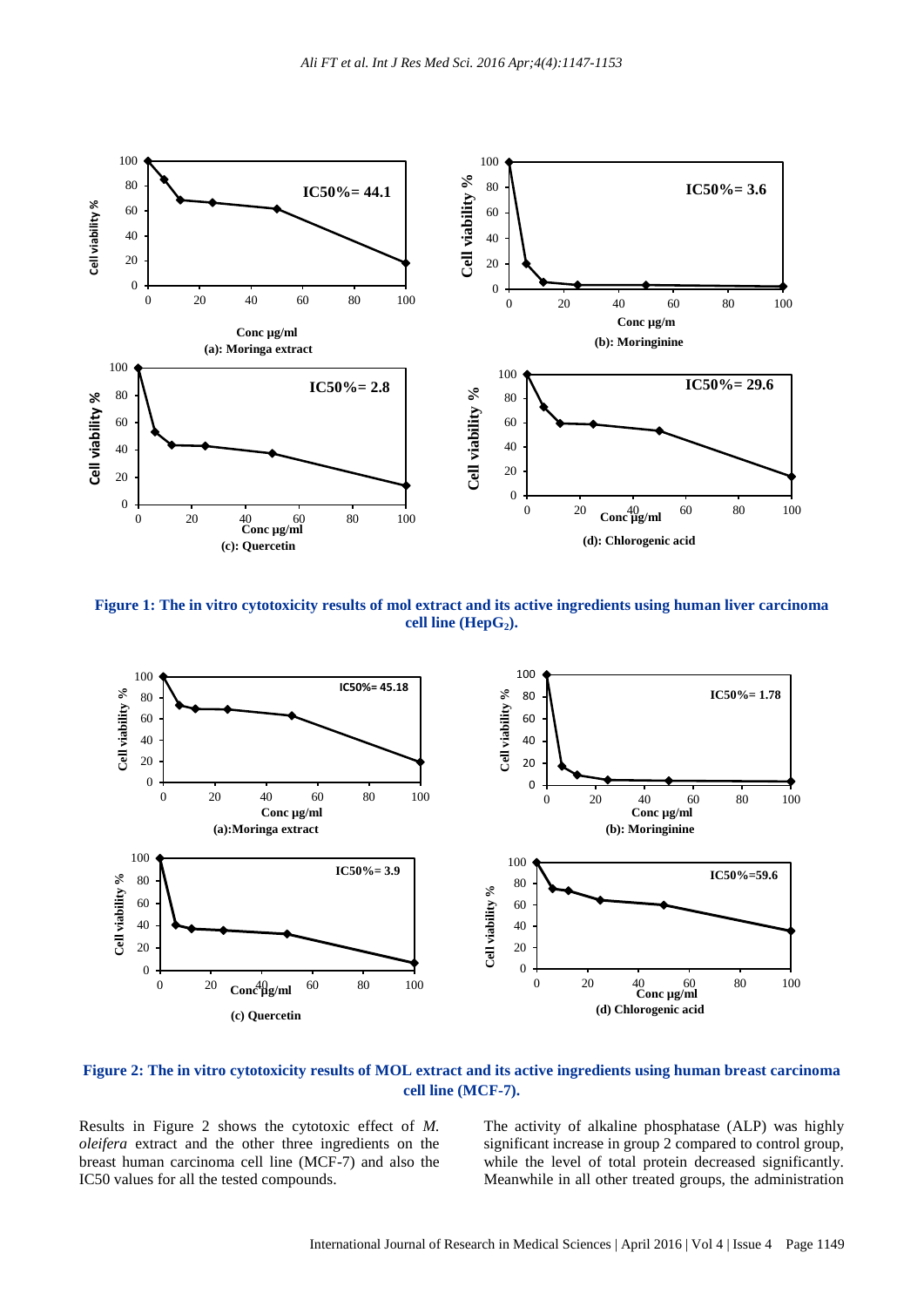of the *M. oleifera* extract and the other bioactive compounds significantly normalize the ALP activity by (62.9%) in group 3, (111%) in group 4, (87.4%) in group 5 and (69.3%) in group 6. While total protein shows nonsignificant change in groups 3 and 6 and improved in groups 4 and 5 by  $(-11.9\%)$  and  $(-13.9\%)$  respectively. Data of Figures 3 and 4 revealed that, *M. oleifera* leaf extract has greater efficacy to normalize the liver function tests than each individual compound.



G1: Normal control; G2: alloxan group; G3: treated with extract; G4: treated with moringinine; G5: treated with quercetin; G6: treated with chlorogenic Acid.

**Figure 3: Mean±SE of ALP in all groups.**



G1: Normal control; G2: alloxan group; G3: treated with extract; G4: treated with moringinine; G5: treated with quercetin; G6: treated with chlorogenic acid.

#### **Figure 4: Mean ±SE of total protein in all groups.**

The anti-diabetic and the antioxidant effect of all the tested compounds were reported in our early study (Fahmy et al). 13

Liver of rats in group (1) showed normal histological structure of the central vein and surrounding hepatocytes in hepatic parenchyma (Figure 5a). Figure 5b for liver of rats in group (2) showed dilatation in central vein and massive number of inflammatory cells infiltration in portal area. Fibrosis in portal area in the same group was shown in (Figure 5c), Figure 5d showed thickening in hepatic capsule by fibrosis and inflammatory cells infiltration in group (2).

Liver of rat in group (3) showed dilation and congestion in central vein (Figure 5e). Liver of rat in group (4) showing congestion in central vein and few fibrosis and inflammatory cells infiltration in portal area (Figure 5f). Liver of rat in group (5) showed dilatation of portal vein with collagen proliferation in portal area (Figure 5g). Figure 5h showed normal histological structure for liver of rats in group (6).



**Figure 5: Hematoxylin and eosin- stained sections of rat liver; G1: normal control; G2: alloxan group; G3: treated with extract; G4: treated with moringinine; G5: treated with quercetin; G6: treated with chlorogenic acid; (cv): central vein; (h): hepatocytes; (m): inflammatory cells infiltration; (pv): portal vein; (f):fibrosis.**

#### **DISCUSSION**

Cancer is the largest single cause of death in both men and women. Recently, resistance to anticancer drugs has been observed. Therefore, research and development of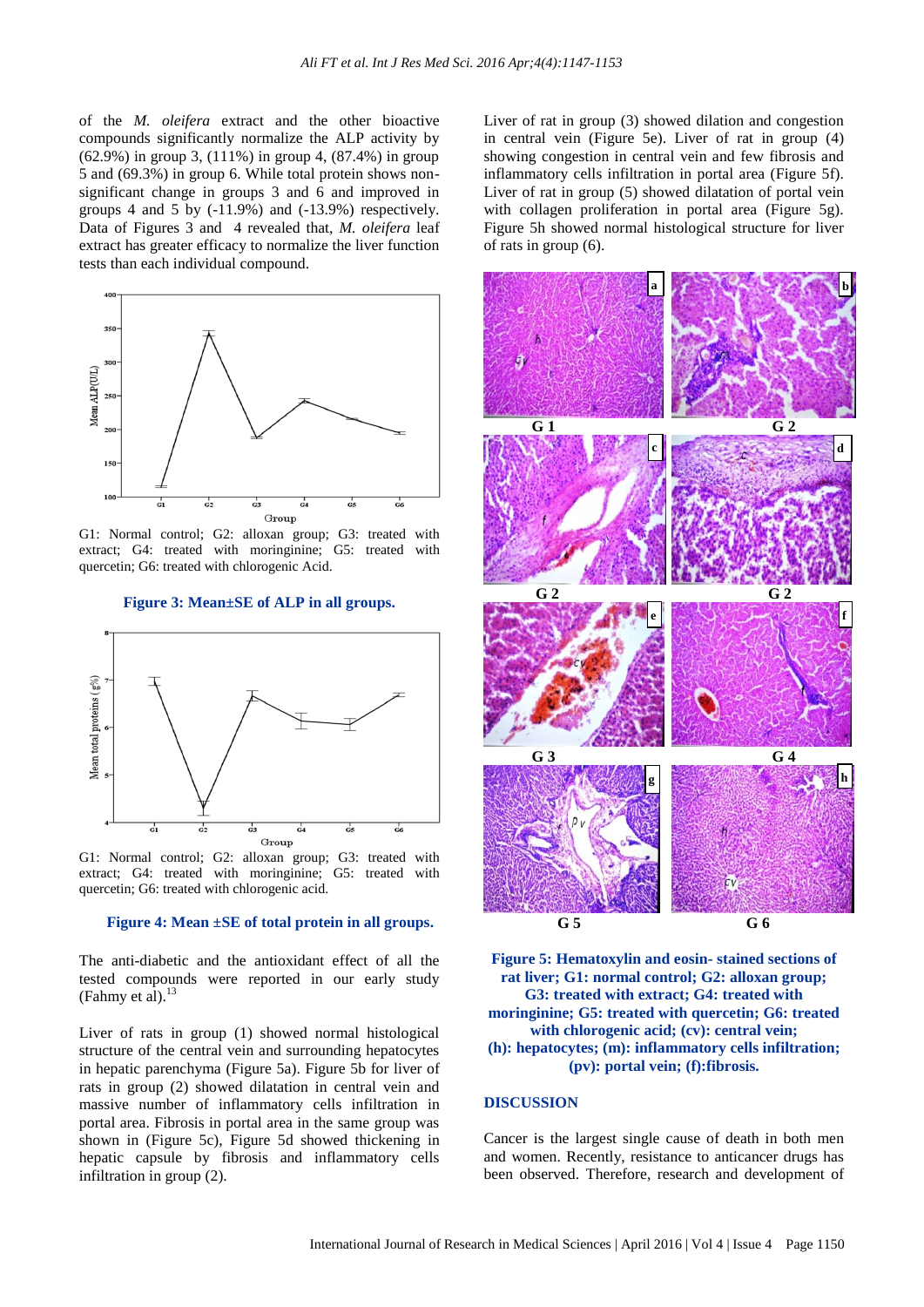more effective and less toxic drugs by the pharmaceutical industry has become necessary. Chemicals as well as biological agents that induce apoptosis have been reported to be promising interventions in the management of malignant cancer. Antiproliferative screening of models *in vitro* provide important preliminary data to help select plant extracts with potential antineoplastic properties for future study.

In recent decades *Moringa oleifera* leaves, flowers, gums, roots and seeds are widely used for many diseases including inflammation, cardiovascular and liver diseases, immune boosting agent, regulate blood sugar and cholesterol. <sup>27</sup> Taking into account the use in folk medicine of *Moringa oleifera* and its widespread claims of the medical effectiveness and the lack of experimental studies on its apoptotic activity, the present investigation was undertaken to evaluate the antiproliferation and apoptosis of the ethanolic extract of *M. oleifera* leaf on two human tumor cell lines.

It is well established that the compounds which exhibit IC50 in the range of  $10-25 \mu g/ml$  are considered weak anticancer drugs. On the other hand, the compounds show IC50 values in the range between 5 and10 µg/ml are moderate antitumor agents, while those exhibit IC50 activity below 5µg/ml are considered strong antitumor agents. 23

On comparing the IC50 values of the extract and the other three compounds, we have found promising and variable activities against the studied HepG2 and MCF-7 cell lines. The IC50 values for the quercetin and moringinine were occurred in the range  $1.7-3.9$   $\mu$ g/ml, which they may be considered as strong antitumor drugs. The chlorogenic showed IC50 values corresponding to weak antitumor agents.

The therapeutic effects of *Moringa oleifera* may be due to the combination of various bioactive compounds. The high performance liquid chromatography analysis of *Moringa oleifera* extract indicated the presence of the many bioactive compounds such as kaempferol, quercetin, rutin, and gallic, chlorogenic, ellagic, and ferulic acids. 24

*Moringa oleifera* provides a safe, cheap, and easy to handle source of alternative medicine. Moreover, the bioactive phenolic glycoside, 4-[(2′-O-acetyl-α-Lrhamnosyloxy) benzyl] isothiocyanate, of *M. oleifera* was found to decrease inducible nitric oxide synthase expression and inhibit cyclooxygenase-2, which shows its potential for anti-inflammatory and cancer chemoprevention activities.<sup>25</sup>

Sangkitikomol et al performed the HepG2 cells viability test and found that *Moringa oleifera* extract at the 2000- 3000 mg/L concentration range significantly reduced the numbers of living cells (P<0.05) using the MTT assay.<sup>26</sup> Therefore, the toxic effect of *Moringa oleifera* extract at high doses may be due to its inhibitory or stimulatory actions via kinase signalling pathways, which are likely to affect cellular functions by altering the phosphorylation state of target molecules and by modulating gene expression. 27

Other studies have indicated that lower concentrations of flavonoids (nanomolar level to low micromolar levels) could lead to antioxidant response element-mediated gene expression, including that of phase II detoxifying enzymes. In contrast, higher concentrations of flavonoids may sustain the activation of mitogen-activated protein kinases or stress-activated protein kinases, which could induce apoptosis and direct activation of the caspase cascade in the mitochondrial pathway by inhibiting survival signaling.<sup>28,29</sup> Several studies have described the adverse actions of flavonoids at the cellular level. For example, due to the toxic effects of flavonoids at high concentrations, DNA strand breaks are induced when using flavonoids such as quercetin and kaempferol.<sup>30,31</sup>

Also Berkovich et al examined the effect of *M. oleifera* aqueous leaf extract on the viability and cell cycle of cultured human pancreatic cancer cells, and evaluated its ability to modify the expression of key proteins of the NF-kB signaling pathway.<sup>32</sup> The author reported that *M*. *oleifera* leaf extract inhibits the NF-κB signaling pathway and increases the efficacy of chemotherapy in human pancreatic cancer cells.

Elevation of ALP activity in alloxan treated rats explains the liver tissue damage after being exposed to certain pharmacological agent such as alloxan. The level of total proteins was significantly reduced in these untreated rats; these results are in accordance with *Wilson and Islam.*<sup>33</sup> Administration of alloxan decreases serum protein levels due to increased non-enzymatic glycosylation of protein. 34

Treatment with *M. oleifera* leaf extract significantly elevated serum total protein concentrations, which is possibly associated with a decreased affinity of albumin towards glucose.

The normalization of the two parameters seen in rats treated with the *M. oleifera* extract and it's activate ingredients (moringinine, quercetin and chlorogenic acid) indicated inhibition of liver cell injury and reduction of leakage of the enzymes into the blood. These results are in agreement with recent study, which revealed that *M. oleifera* leaf extracts reduced the toxicity due to elimination of the toxic products of acetaminophen in rats. 35

Liver protective herbal drugs contain a variety of chemical constituents like phenols, coumarins, lignans, essential oil, monoterpenes, carotinoids, glycosides, flavonoids, organic acids, lipids, alkaloids and xanthene, these are present in the *M. oleifera* and so responsible for this effect. 36,37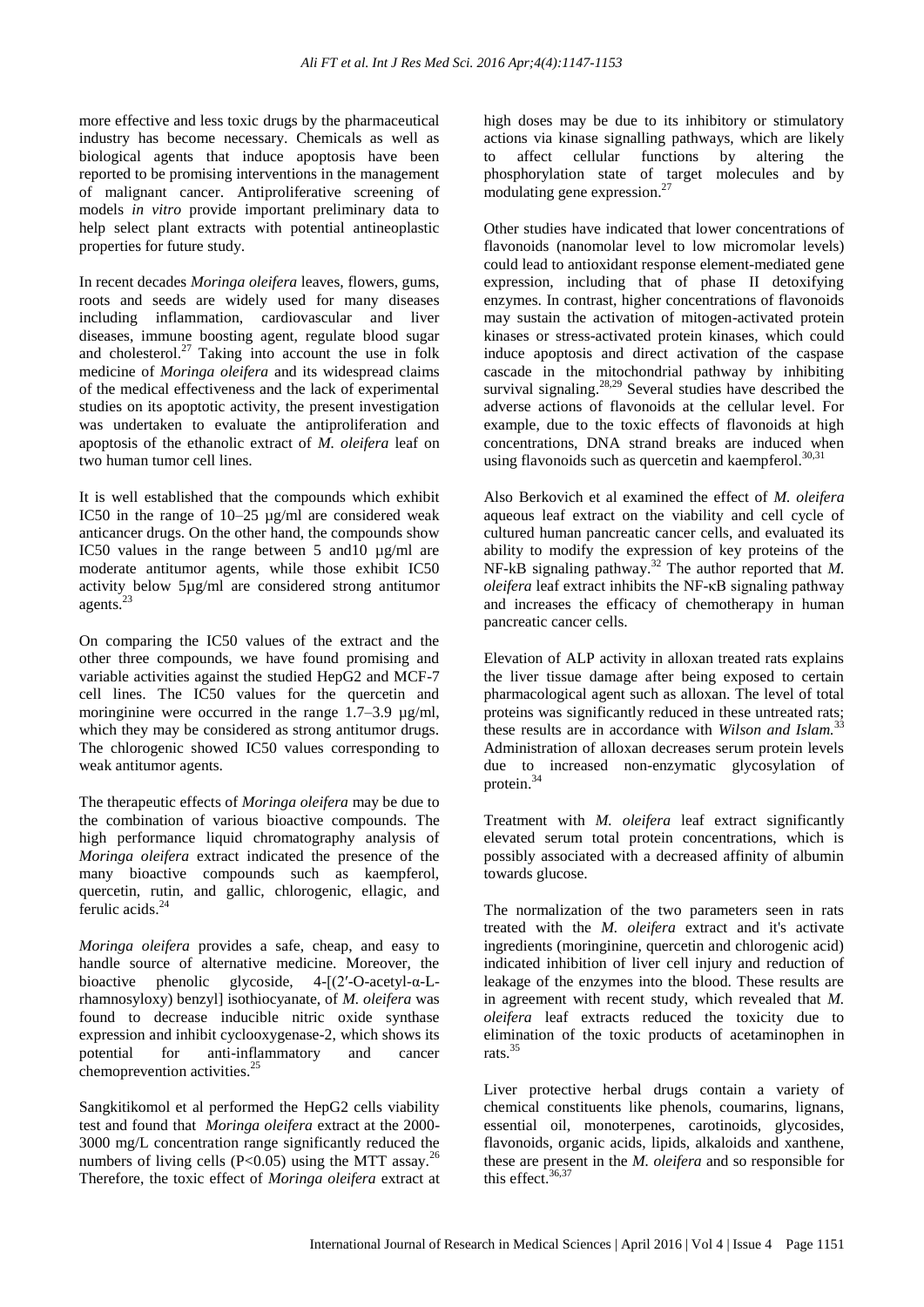The mechanism of protection of chlorogenic acid was dependent on the antioxidant activity of this acid to reduce the oxidative stress. 38

Treatment with quercetin resulted in a significant improvement in liver function. Therefore, the antioxidant efficacy of quercetin may be due to its higher diffusion into the membranes allowing it to scavenge ROS at several sites through the lipid bilayer. $39$  It can be also resulting from its pentahydroxyflavone structure allowing it to chelate metal ions via the orthodihydroxy phenolic structure and by scavenging lipid alkoxyl and peroxyl radicals. 40,41

The antioxidant properties of the extract, chlorogenic acid and quercetin in alloxan rat model (and also antidiabetic effect) were confirmed in our early study.<sup>13</sup>

#### **CONCLUSION**

In conclusion, *M. oleifera* ethanolic leaf extract has antiproliferative effect on human tumour lines (HepG2 and MCF-7); this effect is largely attributed to quercetin and moringinine, on the other hand chlorogenic acid is a potent hepatoprotective in alloxan- rat model. Further investigations in the areas of anti-carcinogenic effects of M. oleifera are advocated especially in vivo.

*Funding: No funding sources*

*Conflict of interest: None declared Ethical approval: The study was approved by the Institutional Ethics Committee*

### **REFERENCES**

- 1. Sheikh A, Yeasmin F, Agarwal S, Rahman M, Islam K, Hossain E, et al. Protective effects of *Moringa oleifera Lam*. leaves against arsenic- induced toxicity in mice. Asian Pac J Trop Biomed. 2014;4:S353-8.
- 2. Stohs SJ and Hartman MJ. Review of the safety and efficiency of *Moringa oleifera*. Phytother Res. 2015;29(6):796-804.
- 3. Karthivashan G, Arulselvan P, Alimon AR, Safinar Ismail I, Fakurazi S. Competing role of bioactive constituents in *Moringa oleifera* extract and conventional nutrition on the performance of Cobb 500 Broilers. Biomed Res Int. 2015;2015: 970398.
- 4. Dolla S, Abdulkarim SM, Ahmad SH, Khoramnia A, Ghazali HM. Physicochemical properties and potential food applications of *Moringa Oleifera* Seed Oil blended with other vegetable oils. J Oleo Sci. 2014;63(8):811-22.
- 5. Jung IL. Soluble extract from *Moringa oleifera* leaves with a new anticancer activity. PLoS One. 2014;18:9(4) e95492.
- 6. Kasolo JN, Bimenya GS, Ojok L, Ochleng J, Ogwal-Okeng JW. Phyochemicals and uses of *Moringa oleifera* leaves in Ugandan rural communities. J Med Plant Res. 2010;4:753-7.
- 7. Zhang M, Swarts SG, Yin L, Liu C, Tian Y, Cao Y, Swarts M et al. Antioxidant properties of quercetin. Adv Exp Med Biol. 2011;915:283-9.
- 8. Bischoff SC. Quercetin: potentials in the prevention and therapy of disease. Curr Opin Clin Nutr Metab Care. 2008;11:733-40.
- 9. Rivera L, Moron R, Sanchez M, Zarzuelo A, Galisteo M. Quercetin ameliorates metabolic syndrome and improves the inflammatory status in obese Zucker rats. Obesity (Silver Spring). 2008;16: 2081-7.
- 10. Karthikesan K, Pari L, Menon VP. Antihyperlipidemic effect of chlorogenic acid and tetrahydro curcumin in rats subjected to diabetogenic agents. Chem Biol Interact. 2010;188:643-50.
- 11. Mbikay M. Therapeutic potential of *Moringa oleifera* leaves in chronic hyperglycemia and dyslipidemia: a review. Front Pharmacol. 2012;3:24.
- 12. Sreelatha S, Jeyachitra A, Padma PR. Antiproliferation and induction of apoptosis by *Moringa oleifera* leaf extract on human cancer cells. Food and Chemical Toxicology. 2011;49:1270-5.
- 13. Fahmy TA, Nahla SH, Rehab RA. Potential activity of *Moringa Oleifera* leaf extract and some active ingredients against diabetes in rats. International Journal of Scientific & Engineering Research.2015;6(5):1490-1500.
- 14. Skehan P, Storeng R, Scudiero D, Monks A, McMahon J, Vistica D et al. New colorimetric cytotoxicity assay for anticancer-drug screening. J Natl Cancer Inst. 1990; 82(13):1107-12.
- 15. Doss A, Palaniswamy M, Angayarkanni T, Dhanabalan. Antidiabetic activity of water extract of *Sollanum Trilobatum* in alloxan- induced diabetes in rats. African journal of biotechnology. 2009; 8(20):5562-64.
- 16. Gupta R, Mathor M, Bajaj VK, Katariya P, Xadu S, Kamal R, et al. Evaluation of diabetic activity of *Moringa oleifera* in experimental diabetes. J Diabetes. 2012;4(2):164-71.
- 17. Liang W, Luo Z, Ge S, Li M, Du J, Yang M. et al. Oral administration of quercetin inhibits bone loss in rat model of diabetic osteopenia. European journal of pharmacology. 2011;(670):317-24.
- 18. Soltesz Z, Wanecq E, Lomba A, Portillo M, Pellati F, Szoko E, et al. Chronic benzylamine administration in the drinking water improves glucose tolerance reduce body weight gain and circulating cholesterol in high fat diet-fed mice. Pharmacological research. 2010;61:335-63.
- 19. Hunyadi A, Martins A, Hsieh T, Seres A, Zupko I. Chlorogenic acid and rutin play a major role in the in-vivo antidiabetic activity of morusalba leaf extract on type II diabetic rats. PLOS ONE. 2012;7(11):e50619.
- 20. King EJ, Armstrong AR. In: Practical clinical biochemistry CBS Publishers, Calcium, phosphorus and phosphate. New Delhi, India, 1988:45-8.